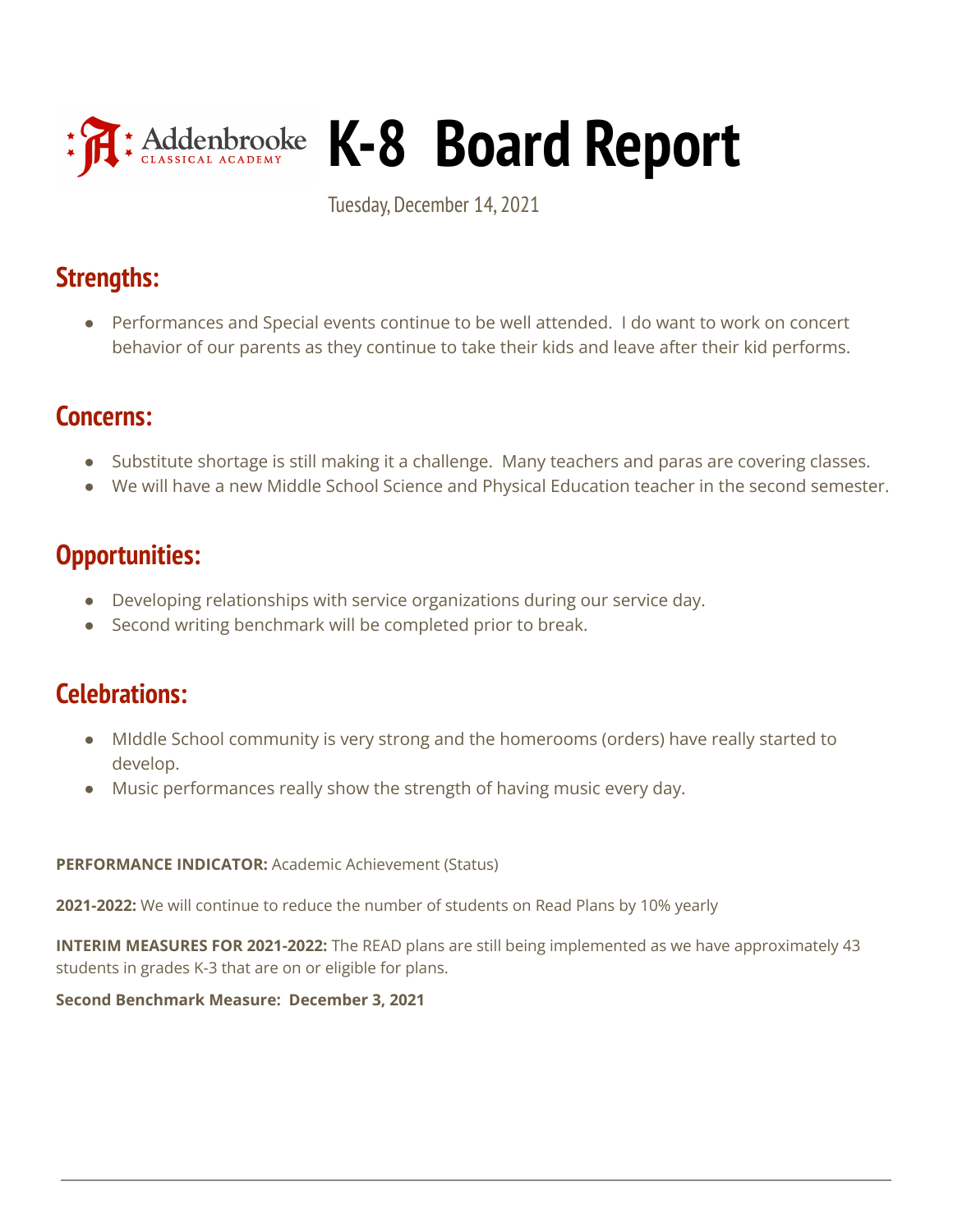| Grade         | Number On<br>Read Plan | Number<br>Eligible | Number<br>Removed<br>from Read<br>Plan |
|---------------|------------------------|--------------------|----------------------------------------|
| Κ             |                        | 6                  |                                        |
|               | 13                     |                    |                                        |
| 2             | 12                     |                    |                                        |
| ੨             | 12                     |                    | $\overline{2}$                         |
| <b>Totals</b> | 37                     |                    |                                        |

| Grade | Number<br>On Read<br>Plan | Number<br>Eligible | Number<br>Removed<br>from Read<br>Plan |
|-------|---------------------------|--------------------|----------------------------------------|
| 4     | 10                        |                    | 4                                      |
| 5     | 6                         |                    | 8                                      |
| 6     | 4                         |                    | 3                                      |
| 7     | 8                         |                    | 12                                     |
| 8     |                           |                    | 11                                     |
| Total | 28                        |                    |                                        |

#### Not a goal but supports our students growth:

#### **PERFORMANCE INDICATOR:** Academic Achievement (Status)

**2021-2022:** 80% of our middle school students will score proficient or exceeding on our writing snapshot benchmark test at the EOY.

**INTERIM MEASURES FOR 2021-2022:** Currently our fall data is being reviewed but approximately only 60% of our students are proficient.

#### **Second Benchmark Measure: December 14, 2021**

Second Benchmarks are in progress and will be reported in January's report.

#### **PERFORMANCE INDICATOR:** Academic Growth

**2021-2022:** We will move from Approaching at 45 MGP in Math to Meets (50 MGP) for all of our students' growth on CMAS.

**INTERIM MEASURES FOR 2021-2022:** MAPS data is showing a trend that students are achieving at or above the national RIT.

#### **Second Benchmark Measure: TBD - January**

Second Benchmarks are taken in January (24-26) and will be reported in February's report.

## **Priority Performance Challenge : Classical instruction that meets students' needs.**

**PERFORMANCE INDICATOR:** Student Engagement

**MEASURES / METRICS:** Completion Rate